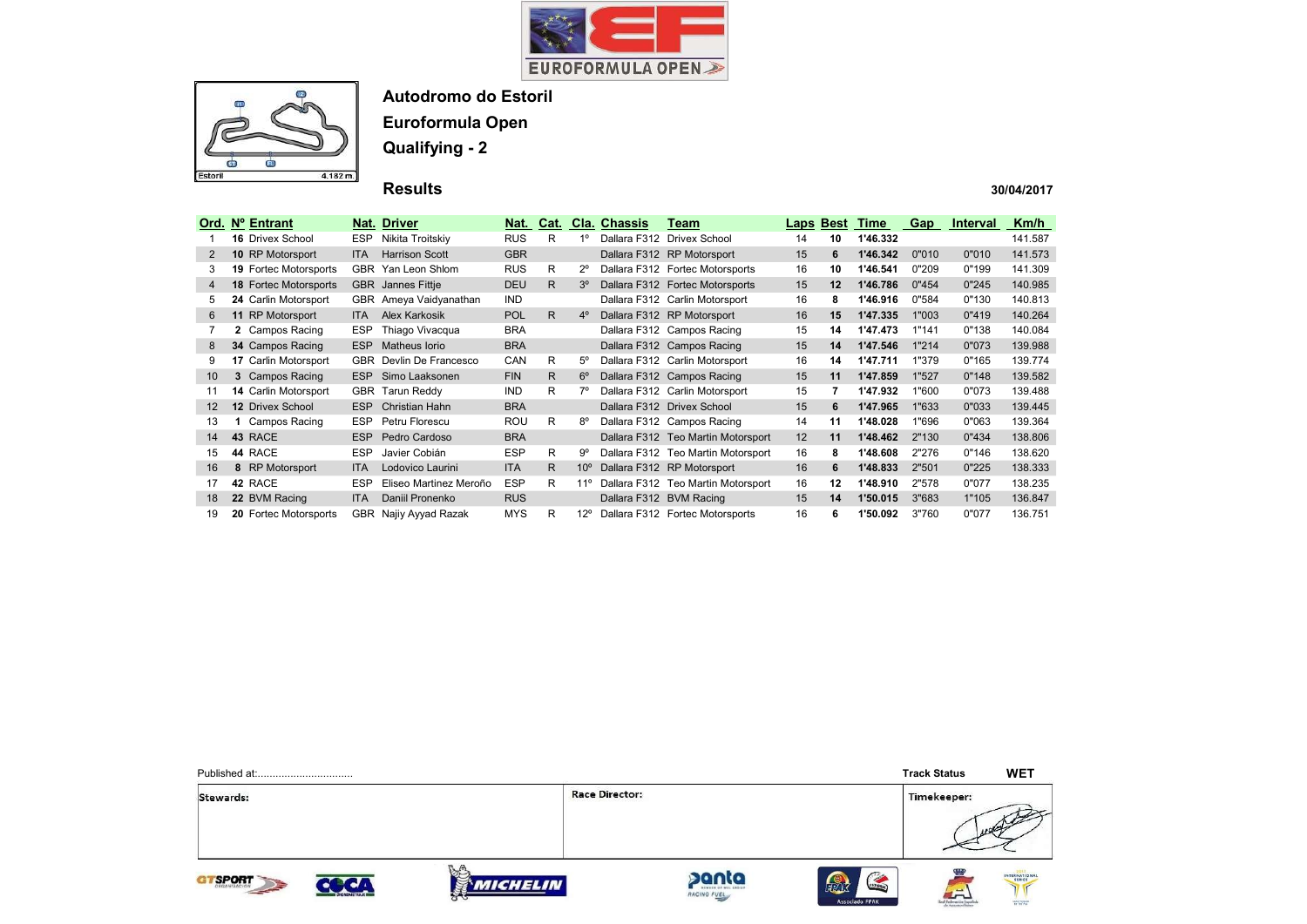



**Autodromo do Estoril Euroformula Open**

**Qualifying - 2**

**LAP ANALYSIS** 

| <b>Number</b>          |                      | 1                    |              |                      | $\overline{2}$       |              |                      | 3                    |              |                      | 8                    |              |                      | 10                   |              |
|------------------------|----------------------|----------------------|--------------|----------------------|----------------------|--------------|----------------------|----------------------|--------------|----------------------|----------------------|--------------|----------------------|----------------------|--------------|
| Lap                    | <b>Lap Time</b>      | <b>Partial</b>       | <b>Speed</b> | <b>Lap Time</b>      | <b>Partial</b>       | <b>Speed</b> | <b>Lap Time</b>      | <b>Partial</b>       | <b>Speed</b> | <b>Lap Time</b>      | <b>Partial</b>       | <b>Speed</b> | <b>Lap Time</b>      | <b>Partial</b>       | <b>Speed</b> |
| $1a - 1$               | 0'24.754             | 0'24.754             | 186.529      | 0'24.429             | 0'24.429             | 195.653      | 0'24.564             | 0'24.564             | 207.693      | 0'24.031             | 0'24.031             | 219.513      | 0'24.077             | 0'24.077             | 210.938      |
| $1^a - 2$              | 1'18.410             | 0'53.656             |              | 1'17.445             | 0'53.016             |              | 1'19.567             | 0'55.003             |              | 1'18.332             | 0'54.301             |              | 1'18.370             | 0'54.293             |              |
| $1^a - 3$              | 1'53.341             | 0'34.931             |              | 1'51.554             | 0'34.109             |              | 1'54.806             | 0'35.239             |              | 1'52.938             | 0'34.606             |              | 1'52.376             | 0'34.006             |              |
| $2^a - 1$              | 0'23.548             | 0'23.548             | 219.067      | 0'22.866             | 0'22.866             | 219.960      | 0'23.325             | 0'23.325             | 215.569      | 0'24.027             | 0'24.027             | 222.681      | 0'22.783             | 0'22.783             | 220.409      |
| $2^a - 2$              | 1'16.319             | 0'52.771             |              | 1'15.597             | 0'52.731             |              | 1'16.567             | 0'53.242             |              | 1'17.641             | 0'53.614             |              | 1'14.600             | 0'51.817             |              |
| $2^a - 3$              | 1'50.664             | 0'34.345             |              | 1'49.638             | 0'34.041             |              | 1'51.067             | 0'34.500             |              | 1'52.032             | 0'34.391             |              | 1'47.946             | 0'33.346             |              |
| $3^a - 1$              | 0'23.023             | 0'23.023             | 219.067      | 0'22.826             | 0'22.826             | 218.182      | 0'22.955             | 0'22.955             | 216.433      | 0'23.149             | 0'23.149             | 224.533      | 0'23.728             | 0'23.728             | 222.681      |
| $3^a - 2$              | 1'16.835             | 0'53.812             |              | 1'14.605             | 0'51.779             |              | 1'15.197             | 0'52.242             |              | 1'44.846             | 1'21.697             |              | 1'15.026             | 0'51.298             |              |
| $3^a - 3$              | 1'50.986             | 0'34.151             |              | 1'48.359             | 0'33.754             |              | 1'49.092             | 0'33.895             |              | 2'18.987             | 0'34.141             |              | 1'48.245             | 0'33.219             |              |
| $4^a - 1$              | 0'23.271             | 0'23.271             | 218.624      | 0'22.856             | 0'22.856             | 218.182      | 0'22.891             | 0'22.891             | 217.304      | 0'22.641             | 0'22.641             | 220.859      | 0'22.478             | 0'22.478             | 224.067      |
| $4^a - 2$              | 1'15.520             | 0'52.249             |              | 1'14.558             | 0'51.702             |              | 1'15.278             | 0'52.387             |              | 1'14.939             | 0'52.298             |              | 1'13.647             | 0'51.169             |              |
| $4^a - 3$              | 1'49.573             | 0'34.053             |              | 1'48.387             | 0'33.829             |              | 1'49.184             | 0'33.906             |              | 1'48.883             | 0'33.944             |              | 1'47.123             | 0'33.476             |              |
| $5^a - 1$              | 0'22.406             | 0'22.406             | 219.067      | 0'22.689             | 0'22.689             | 219.067      | 0'22.844             | 0'22.844             | 217.742      | 0'22.947             | 0'22.947             | 222.223      | 0'22.156             | 0'22.156             | 223.603      |
| $5^a - 2$              | 1'14.581             | 0'52.175             |              | 1'14.695             | 0'52.006             |              | 1'15.331             | 0'52.487             |              | 1'14.988             | 0'52.041             |              | 1'12.976             | 0'50.820             |              |
| $5^a - 3$              | 1'48.690             | 0'34.109             |              | 1'48.485             | 0'33.790             |              | 1'49.112             | 0'33.781             |              | 1'48.833             | 0'33.845             |              | 1'46.342             | 0'33.366             |              |
| $6^a - 1$              | 0'22.938             | 0'22.938             | 220.409      | 0'22.877             | 0'22.877             | 219.960      | 0'22.833             | 0'22.833             | 217.304      | 0'23.172             | 0'23.172             | 222.223      | 0'22.255             | 0'22.255             | 224.067      |
| $6^a - 2$              | 1'14.576             | 0'51.638             |              | 1'14.248             | 0'51.371             |              | 1'14.624             | 0'51.791             |              | 1'15.350             | 0'52.178             |              | 1'13.201             | 0'50.946             |              |
| $6^a - 3$              | 1'56.419             | 0'41.843             | PIT          | 1'57.526             | 0'43.278             | PIT          | 1'48.430             | 0'33.806             |              | 2'00.662             | 0'45.312             | PIT          | 1'54.372             | 0'41.171             | PIT          |
| $7^a - 1$              | 10'38.520            | 10'38.520            |              | 5'39.213             | 5'39.213             |              | 0'22.713             | 0'22.713             | 218.182      | 2'44.863             | 2'44.863             |              | 3'33.274             | 3'33.274             |              |
| $7^a - 2$              | 11'38.022            | 0'59.502             |              | 6'42.296             | 1'03.083             |              | 1'14.657             | 0'51.944             |              | 3'42.397             | 0'57.534             |              | 4'30.963             | 0'57.689             |              |
| $7^a - 3$              | 12'13.746            | 0'35.724             |              | 7'30.793             | 0'48.497             | PIT          | 1'56.451             | 0'41.794             | PIT          | 4'17.105             | 0'34.708             |              | 5'05.525             | 0'34.562             |              |
| $8^a - 1$              | 0'23.347             | 0'23.347             | 219.513      | 3'40.980             | 3'40.980             |              | 8'32.841             | 8'32.841             |              | 0'22.817             | 0'22.817             | 220.859      | 0'22.613             | 0'22.613             | 222.223      |
| $8^a - 2$              | 1'15.674             | 0'52.327             |              | 4'43.171             | 1'02.191             |              | 9'32.461             | 0'59.620             |              | 1'18.673             | 0'55.856             |              | 1'20.362             | 0'57.749             |              |
| $8^a - 3$              | 1'49.732             | 0'34.058             |              | 5'26.831             | 0'43.660             |              | 10'09.655            | 0'37.194             |              | 2'04.231             | 0'45.558             | PIT          | 2'04.538             | 0'44.176             | PIT          |
| $9a - 1$               | 0'22.829             | 0'22.829             | 219.960      | 0'22.807             | 0'22.807             | 217.304      | 0'23.051             | 0'23.051             | 213.439      | 4'18.748             | 4'18.748             |              | 5'23.218             | 5'23.218             |              |
| $9a - 2$               | 1'14.261             | 0'51.432             |              | 1'14.403             | 0'51.596             |              | 1'15.208             | 0'52.157             |              | 5'11.968             | 0'53.220             |              | 6'16.235             | 0'53.017             |              |
| $9^a - 3$              | 1'48.091             | 0'33.830             |              | 1'48.580             | 0'34.177             |              | 1'49.317             | 0'34.109             |              | 5'46.168             | 0'34.200             |              | 6'49.866             | 0'33.631             |              |
| $10a - 1$              | 0'22.712             | 0'22.712             | 222.681      | 0'22.824             | 0'22.824             | 219.960      | 0'22.597             | 0'22.597             | 217.742      | 0'22.844             | 0'22.844             | 224.533      | 0'22.323             | 0'22.323             | 222.223      |
| $10^a - 2$             | 1'14.598             | 0'51.886             |              | 1'14.405             | 0'51.581             |              | 1'14.248             | 0'51.651             |              | 1'15.095             | 0'52.251             |              | 1'13.449             | 0'51.126             |              |
| $10^a - 3$             | 1'48.028             | 0'33.430             |              | 1'48.387             | 0'33.982             |              | 1'47.859             | 0'33.611             |              | 1'49.918             | 0'34.823             |              | 1'46.910             | 0'33.461             |              |
| $11a - 1$              | 0'22.596             | 0'22.596             | 221.766      | 0'22.660             | 0'22.660             | 219.067      | 0'22.636             | 0'22.636             | 220.409      | 0'22.638             | 0'22.638             | 224.067      | 0'22.161             | 0'22.161             | 224.067      |
| $11a - 2$              | 1'15.270             | 0'52.674             |              | 1'13.974             | 0'51.314             |              | 1'14.125             | 0'51.489             |              | 1'15.023             | 0'52.385             |              | 1'13.172             | 0'51.011             |              |
| $11a - 3$<br>$12a - 1$ | 1'58.752             | 0'43.482             |              | 1'47.849             | 0'33.875             | 219.513      | 1'47.974             | 0'33.849             |              | 1'49.317             | 0'34.294<br>0'22.357 |              | 1'46.801<br>0'22.150 | 0'33.629<br>0'22.150 |              |
| $12^a - 2$             | 0'22.830<br>1'14.582 | 0'22.830<br>0'51.752 | 221.766      | 0'22.601<br>1'14.000 | 0'22.601<br>0'51.399 |              | 0'22.714<br>1'14.590 | 0'22.714<br>0'51.876 | 220.409      | 0'22.357<br>1'15.249 | 0'52.892             | 225.000      | 1'13.131             | 0'50.981             | 222.681      |
| $12^a - 3$             | 1'48.631             | 0'34.049             |              | 1'48.090             | 0'34.090             |              | 1'48.068             | 0'33.478             |              | 1'49.292             | 0'34.043             |              | 1'47.075             | 0'33.944             |              |
| $13a - 1$              | 0'25.711             | 0'25.711             | 215.569      | 0'22.346             | 0'22.346             | 220.409      | 0'22.416             | 0'22.416             | 223.141      | 0'22.559             | 0'22.559             | 223.141      | 0'22.208             | 0'22.208             | 223.141      |
| $13^a - 2$             | 1'21.012             | 0'55.301             |              | 1'13.535             | 0'51.189             |              | 1'14.070             | 0'51.654             |              | 1'15.045             | 0'52.486             |              | 1'13.489             | 0'51.281             |              |
| $13^a - 3$             | 2'09.818             | 0'48.806             | PIT          | 1'47.473             | 0'33.938             |              | 1'48.474             | 0'34.404             |              | 1'49.487             | 0'34.442             |              | 1'47.574             | 0'34.085             |              |
| $14a - 1$              |                      |                      |              | 0'25.609             | 0'25.609             | 220.859      | 0'26.926             | 0'26.926             | 189.142      | 0'22.718             | 0'22.718             | 222.223      | 0'22.324             | 0'22.324             | 222.681      |
| $14^a - 2$             |                      |                      |              | 1'22.693             | 0'57.084             |              | 1'22.779             | 0'55.853             |              | 1'15.136             | 0'52.418             |              | 1'13.898             | 0'51.574             |              |
| $14a - 3$              |                      |                      |              | 2'18.167             | 0'55.474             | PIT          | 2'10.468             | 0'47.689             | PIT          | 1'49.716             | 0'34.580             |              | 1'58.733             | 0'44.835             | PIT          |
| $15a - 1$              |                      |                      |              |                      |                      |              |                      |                      |              | 0'24.699             | 0'24.699             | 220.859      |                      |                      |              |
| $15^a - 2$             |                      |                      |              |                      |                      |              |                      |                      |              | 1'19.198             | 0'54.499             |              |                      |                      |              |
| $15^a - 3$             |                      |                      |              |                      |                      |              |                      |                      |              | 2'07.351             | 0'48.153             | PIT          |                      |                      |              |
|                        |                      |                      |              |                      |                      |              |                      |                      |              |                      |                      |              |                      |                      |              |
|                        | Ideal Lan            |                      |              | Ideal Lan            |                      |              | Ideal Lan            |                      |              | Ideal Lan            |                      |              | Ideal Lan            |                      |              |

|          | <b>Ideal Lap</b> |          | <b>Ideal Lap</b> | <b>Ideal Lap</b> |          |          | <b>Ideal Lap</b> | <b>Ideal Lap</b> |          |
|----------|------------------|----------|------------------|------------------|----------|----------|------------------|------------------|----------|
| 0'22.406 | 0'22.406         | 0'22.346 | 0'22.346         | 0'22.416         | 0'22.416 | 0'22.357 | 0'22.357         | 0'22.150         | 0'22.150 |
| 1'13.838 | 0'51.432         | ''13.535 | 0'51.189         | 1'13.905         | 0'51.489 | 1'14.398 | 0'52.041         | 1'12.970         | 0'50.820 |
| 1'47.268 | 0'33.430         | 1'47.289 | 0'33.754         | 1'47.383         | 0'33.478 | 1'48.243 | 0'33.845         | 1'46.189         | 0'33.219 |

|          | <b>Ideal Best Lap</b> |  |  |  |  |  |  |  |  |
|----------|-----------------------|--|--|--|--|--|--|--|--|
| 0'22.080 | 0'22.080              |  |  |  |  |  |  |  |  |
| 1'12.648 | 0'50.568              |  |  |  |  |  |  |  |  |
| 1'45.720 | 0'33.072              |  |  |  |  |  |  |  |  |
|          |                       |  |  |  |  |  |  |  |  |

 $\overline{c}$ 

 $\mathcal{L}^{\text{c}}$ 









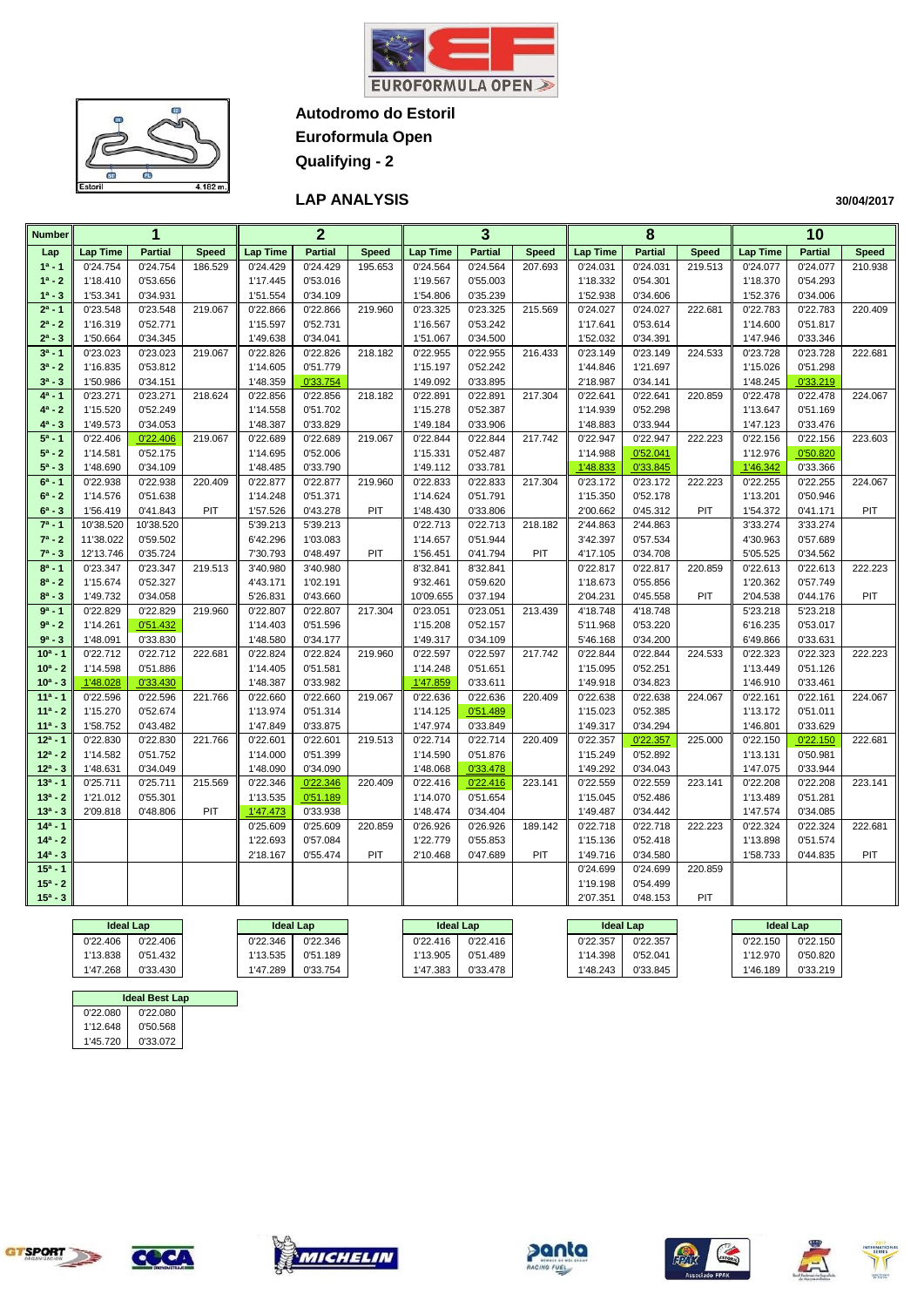



**Autodromo do Estoril Euroformula Open**

**Qualifying - 2**

**LAP ANALYSIS** 

| <b>Number</b>          |                      | 11                   |              |                      | $\overline{12}$      |              |                      | 14                   |              |                       | 16                   |              |                      | $\overline{17}$      |              |
|------------------------|----------------------|----------------------|--------------|----------------------|----------------------|--------------|----------------------|----------------------|--------------|-----------------------|----------------------|--------------|----------------------|----------------------|--------------|
| Lap                    | Lap Time             | <b>Partial</b>       | <b>Speed</b> | <b>Lap Time</b>      | <b>Partial</b>       | <b>Speed</b> | <b>Lap Time</b>      | <b>Partial</b>       | <b>Speed</b> | <b>Lap Time</b>       | <b>Partial</b>       | <b>Speed</b> | <b>Lap Time</b>      | <b>Partial</b>       | <b>Speed</b> |
| $1^a - 1$              | 0'23.628             | 0'23.628             | 220.409      | 0'25.568             | 0'25.568             | 179.105      | 0'25.069             | 0'25.069             | 192.858      | 2'01.743              | 2'01.743             |              | 0'24.658             | 0'24.658             | 193.549      |
| $1^a - 2$              | 1'18.106             | 0'54.478             |              | 1'24.400             | 0'58.832             |              | 1'22.370             | 0'57.301             |              | 3'03.545              | 1'01.802             |              | 1'18.384             | 0'53.726             |              |
| $1^a - 3$              | 1'52.613             | 0'34.507             |              | 2'00.240             | 0'35.840             |              | 1'58.239             | 0'35.869             |              | 3'40.294              | 0'36.749             |              | 1'52.778             | 0'34.394             |              |
| $2^a - 1$              | 0'23.075             | 0'23.075             | 221.312      | 0'24.276             | 0'24.276             | 217.742      | 0'24.541             | 0'24.541             | 199.631      | 0'23.498              | 0'23.498             | 212.599      | 0'23.135             | 0'23.135             | 215.569      |
| $2^a - 2$              | 1'15.911             | 0'52.836             |              | 1'20.372             | 0'56.096             |              | 1'17.919             | 0'53.378             |              | 1'15.617              | 0'52.119             |              | 1'15.775             | 0'52.640             |              |
| $2^a - 3$              | 1'50.120             | 0'34.209             |              | 1'55.478             | 0'35.106             |              | 1'52.598             | 0'34.679             |              | 1'49.489              | 0'33.872             |              | 1'49.890             | 0'34.115             |              |
| $3a - 1$               | 0'22.943             | 0'22.943             | 221.766      | 0'22.801             | 0'22.801             | 218.182      | 0'22.771             | 0'22.771             | 216.001      | 0'22.769              | 0'22.769             | 214.712      | 0'22.718             | 0'22.718             | 216.433      |
| $3^a - 2$              | 1'15.670             | 0'52.727             |              | 1'14.702             | 0'51.901             |              | 1'15.158             | 0'52.387             |              | 1'14.196              | 0'51.427             |              | 1'14.799             | 0'52.081             |              |
| $3^a - 3$              | 1'50.140             | 0'34.470             |              | 1'48.658             | 0'33.956             |              | 1'49.165             | 0'34.007             |              | 1'47.796              | 0'33.600             |              | 1'49.061             | 0'34.262             |              |
| $4^a - 1$              | 0'22.829             | 0'22.829             | 221.312      | 0'22.883             | 0'22.883             | 220.409      | 0'22.737             | 0'22.737             | 219.067      | 0'22.537              | 0'22.537             | 215.569      | 0'22.583             | 0'22.583             | 217.304      |
| $4^a - 2$              | 1'15.269             | 0'52.440             |              | 1'14.663             | 0'51.780             |              | 1'15.028             | 0'52.291             |              | 1'13.869              | 0'51.332             |              | 1'14.515             | 0'51.932             |              |
| $4^a - 3$              | 1'49.182             | 0'33.913             |              | 1'48.474             | 0'33.811             |              | 1'48.985             | 0'33.957             |              | 1'47.683              | 0'33.814             |              | 1'48.292             | 0'33.777             |              |
| $5^a - 1$              | 0'22.971             | 0'22.971             | 222.223      | 0'22.463             | 0'22.463             | 220.859      | 0'24.130             | 0'24.130             | 219.067      | 0'22.479              | 0'22.479             | 216.868      | 0'22.477             | 0'22.477             | 218.624      |
| $5^a - 2$              | 1'15.357             | 0'52.386             |              | 1'14.347             | 0'51.884             |              | 1'17.198             | 0'53.068             |              | 1'13.501              | 0'51.022             |              | 1'14.322             | 0'51.845             |              |
| $5^a - 3$              | 1'49.137             | 0'33.780             |              | 1'47.965             | 0'33.618             |              | 1'51.071             | 0'33.873             |              | 1'47.099              | 0'33.598             |              | 1'48.331             | 0'34.009             |              |
| $6^a - 1$              | 0'22.708             | 0'22.708             | 221.766      | 0'22.662             | 0'22.662             | 222.223      | 0'22.522             | 0'22.522             | 218.624      | 0'22.606              | 0'22.606             | 216.868      | 0'22.568             | 0'22.568             | 218.624      |
| $6^a - 2$              | 1'14.960             | 0'52.252             |              | 1'14.689             | 0'52.027             |              | 1'14.128             | 0'51.606             |              | 1'13.583              | 0'50.977             |              | 1'14.000             | 0'51.432             |              |
| $6^a - 3$              | 1'48.698             | 0'33.738             |              | 1'48.711             | 0'34.022             |              | 1'47.932             | 0'33.804             |              | 1'54.278              | 0'40.695             | PIT          | 1'48.189             | 0'34.189             |              |
| $7^a - 1$              | 0'22.836             | 0'22.836             | 221.312      | 0'22.683             | 0'22.683             | 219.067      | 0'22.427             | 0'22.427             | 219.067      | 9'15.141              | 9'15.141             |              | 0'22.652             | 0'22.652             | 219.068      |
| $7^a - 2$<br>$7^a - 3$ | 1'15.050             | 0'52.214             |              | 1'14.279             | 0'51.596             |              | 1'14.986             | 0'52.559             |              | 10'14.387             | 0'59.246             |              | 1'14.003             | 0'51.351             |              |
| $8^a - 1$              | 1'57.404<br>2'38.640 | 0'42.354<br>2'38.640 | PIT          | 2'00.495<br>9'05.947 | 0'46.216<br>9'05.947 | PIT          | 1'56.293<br>9'10.887 | 0'41.307<br>9'10.887 | PIT          | 10'49.466<br>0'23.695 | 0'35.079<br>0'23.695 | 195.653      | 1'48.047<br>0'22.496 | 0'34.044<br>0'22.496 | 219.513      |
| $8^a - 2$              | 3'33.526             | 0'54.886             |              | 10'03.223            | 0'57.276             |              | 10'10.172            | 0'59.285             |              | 1'15.480              | 0'51.785             |              | 1'13.913             | 0'51.417             |              |
| $8^a - 3$              | 4'21.196             | 0'47.670             | PIT          | 10'39.216            | 0'35.993             |              | 10'46.234            | 0'36.062             |              | 1'48.969              | 0'33.489             |              | 1'54.834             | 0'40.921             | PIT          |
| $9a - 1$               | 5'00.725             | 5'00.725             |              | 0'22.787             | 0'22.787             | 219.513      | 0'23.186             | 0'23.186             | 212.599      | 0'22.233              | 0'22.233             | 217.742      | 7'42.915             | 7'42.915             |              |
| $9a - 2$               | 5'55.077             | 0'54.352             |              | 1'15.796             | 0'53.009             |              | 1'18.390             | 0'55.204             |              | 1'12.806              | 0'50.573             |              | 8'38.684             | 0'55.769             |              |
| $9^a - 3$              | 6'39.165             | 0'44.088             |              | 1'57.344             | 0'41.548             |              | 1'52.951             | 0'34.561             |              | 1'46.332              | 0'33.526             |              | 9'12.765             | 0'34.081             |              |
| $10a - 1$              | 0'22.606             | 0'22.606             | 221.312      | 0'22.593             | 0'22.593             | 215.140      | 0'22.459             | 0'22.459             | 217.304      | 0'22.080              | 0'22.080             | 218.624      | 0'22.758             | 0'22.758             | 208.093      |
| $10^a - 2$             | 1'14.347             | 0'51.741             |              | 1'14.062             | 0'51.469             |              | 1'15.752             | 0'53.293             |              | 1'12.648              | 0'50.568             |              | 1'14.583             | 0'51.825             |              |
| $10^a - 3$             | 1'48.532             | 0'34.185             |              | 1'48.028             | 0'33.966             |              | 1'49.507             | 0'33.755             |              | 1'46.772              | 0'34.124             |              | 1'48.390             | 0'33.807             |              |
| $11a - 1$              | 0'22.481             | 0'22.481             | 223.603      | 0'27.686             | 0'27.686             | 198.166      | 0'22.814             | 0'22.814             | 218.182      | 0'22.478              | 0'22.478             | 218.182      | 0'22.358             | 0'22.358             | 216.868      |
| $11a - 2$              | 1'14.301             | 0'51.820             |              | 1'28.221             | 1'00.535             |              | 1'15.336             | 0'52.522             |              | 1'17.425              | 0'54.947             |              | 1'13.907             | 0'51.549             |              |
| $11a - 3$              | 1'48.169             | 0'33.868             |              | 2'02.499             | 0'34.278             |              | 1'49.064             | 0'33.728             |              | 1'51.094              | 0'33.669             |              | 1'47.797             | 0'33.890             |              |
| $12a - 1$              | 0'22.326             | 0'22.326             | 226.891      | 0'22.527             | 0'22.527             | 217.742      | 0'22.455             | 0'22.455             | 219.067      | 0'22.256              | 0'22.256             | 217.742      | 0'22.284             | 0'22.284             | 218.182      |
| $12^a - 2$             | 1'14.097             | 0'51.771             |              | 1'14.290             | 0'51.763             |              | 1'14.415             | 0'51.960             |              | 1'13.416              | 0'51.160             |              | 1'13.675             | 0'51.391             |              |
| $12^a - 3$             | 1'47.761             | 0'33.664             |              | 1'48.166             | 0'33.876             |              | 1'48.441             | 0'34.026             |              | 1'47.116              | 0'33.700             |              | 1'47.803             | 0'34.128             |              |
| $13a - 1$              | 0'22.334             | 0'22.334             | 228.330      | 0'22.504             | 0'22.504             | 221.312      | 0'22.562             | 0'22.562             | 219.067      | 0'23.824              | 0'23.824             | 218.182      | 0'22.418             | 0'22.418             | 218.624      |
| $13^a - 2$             | 1'16.003             | 0'53.669             |              | 1'14.719             | 0'52.215             |              | 1'14.552             | 0'51.990             |              | 1'17.010              | 0'53.186             |              | 1'13.765             | 0'51.347             |              |
| $13^a - 3$             | 1'53.894             | 0'37.891             |              | 1'48.950             | 0'34.231             |              | 1'48.490             | 0'33.938             |              | 2'03.316              | 0'46.306             | PIT          | 1'47.711             | 0'33.946             |              |
| $14a - 1$              | 0'22.194             | 0'22.194             | 224.067      | 0'24.911             | 0'24.911             | 208.898      | 0'27.868             | 0'27.868             | 158.358      |                       |                      |              | 0'22.371             | 0'22.371             | 219.067      |
| $14a - 2$              | 1'13.560             | 0'51.366             |              | 1'21.561             | 0'56.650             |              | 1'22.959             | 0'55.091             |              |                       |                      |              | 1'14.018             | 0'51.647             |              |
| $14^a - 3$             | 1'47.335             | 0'33.775             |              | 2'21.189             | 0'59.628             | PIT          | 2'06.978             | 0'44.019             | PIT          |                       |                      |              | 1'47.991             | 0'33.973             |              |
| $15a - 1$              | 0'25.268             | 0'25.268             | 173.077      |                      |                      |              |                      |                      |              |                       |                      |              | 0'23.340             | 0'23.340             | 218.624      |
| $15^a - 2$             | 1'22.088             | 0'56.820             |              |                      |                      |              |                      |                      |              |                       |                      |              | 1'15.431             | 0'52.091             |              |
| $15^a - 3$             | 2'10.209             | 0'48.121             | PIT          |                      |                      |              |                      |                      |              |                       |                      |              | 1'56.272             | 0'40.841             | PIT          |
|                        | Island Low           |                      |              | Island Low           |                      |              | Island Low           |                      |              | Ideal Lan             |                      |              | Island Low           |                      |              |

| <b>Ideal Lap</b> |          |          | <b>Ideal Lap</b> | <b>Ideal Lap</b> |          | <b>Ideal Lap</b> |          |          | <b>Ideal Lap</b> |
|------------------|----------|----------|------------------|------------------|----------|------------------|----------|----------|------------------|
| 0'22.194         | 0'22.194 | 0'22.463 | 0'22.463         | 0'22.427         | 0'22.427 | 0'22.080         | 0'22.080 | 0'22.284 | 0'22.284         |
| 1'13.560         | 0'51.366 | 1'13.932 | 0'51.469         | 1'14.033         | 0'51.606 | 1'12.648         | 0'50.568 | 1'13.631 | 0'51.347         |
| 1'47.224         | 0'33.664 | 1'47.550 | 0'33.618         | 1'47.761         | 0'33.728 | '46.137          | 0'33.489 | 1'47.408 | 0'33.777         |

| <b>Ideal Best Lap</b> |  |
|-----------------------|--|
| 0'22.080              |  |
| 0'50.568              |  |
| 0'33.072              |  |
|                       |  |

 $\overline{c}$ 









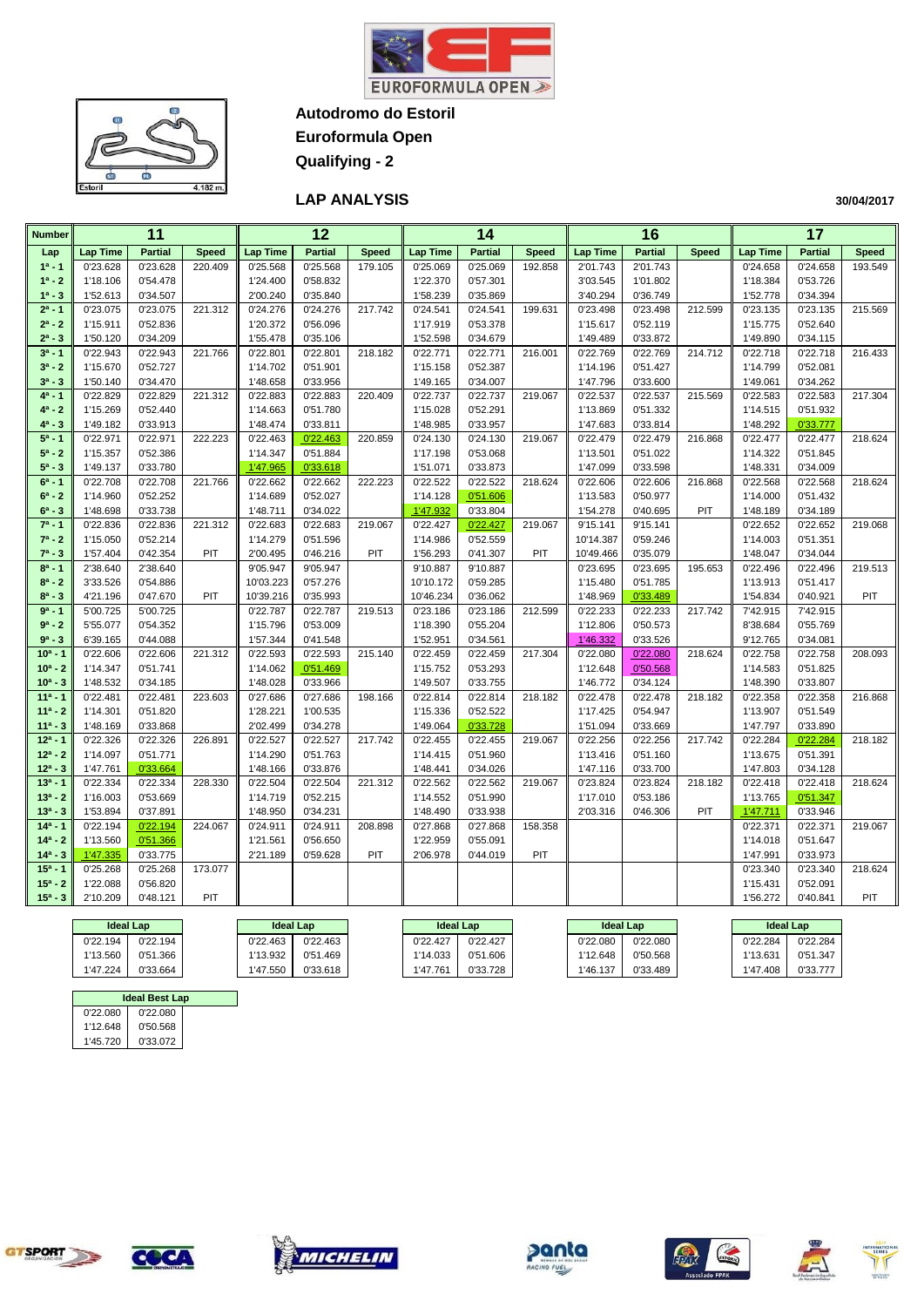



**Autodromo do Estoril Euroformula Open**

**Qualifying - 2**

**LAP ANALYSIS** 

| <b>Number</b>            |                      | $\overline{18}$      |              |                      | 19                   |              |                      | $\overline{20}$      |              |                      | $\overline{22}$      |              |                      | 24                   |              |
|--------------------------|----------------------|----------------------|--------------|----------------------|----------------------|--------------|----------------------|----------------------|--------------|----------------------|----------------------|--------------|----------------------|----------------------|--------------|
| Lap                      | <b>Lap Time</b>      | <b>Partial</b>       | <b>Speed</b> | <b>Lap Time</b>      | <b>Partial</b>       | <b>Speed</b> | <b>Lap Time</b>      | <b>Partial</b>       | <b>Speed</b> | <b>Lap Time</b>      | <b>Partial</b>       | <b>Speed</b> | <b>Lap Time</b>      | <b>Partial</b>       | <b>Speed</b> |
| $1a - 1$                 | 0'23.902             | 0'23.902             | 217.743      | 0'23.240             | 0'23.240             | 213.862      | 0'25.028             | 0'25.028             | 183.987      | 0'23.910             | 0'23.910             | 214.286      | 0'24.210             | 0'24.210             | 213.439      |
| $1^a - 2$                | 1'16.836             | 0'52.934             |              | 1'16.803             | 0'53.563             |              | 1'20.260             | 0'55.232             |              | 1'17.703             | 0'53.793             |              | 1'17.606             | 0'53.396             |              |
| $1^a - 3$                | 1'51.058             | 0'34.222             |              | 1'50.914             | 0'34.111             |              | 1'55.160             | 0'34.900             |              | 1'52.482             | 0'34.779             |              | 1'51.955             | 0'34.349             |              |
| $2^a - 1$                | 0'23.109             | 0'23.109             | 220.409      | 0'23.005             | 0'23.005             | 216.001      | 0'23.378             | 0'23.378             | 218.182      | 0'23.267             | 0'23.267             | 217.742      | 0'23.241             | 0'23.241             | 216.001      |
| $2^a - 2$                | 1'15.622             | 0'52.513             |              | 1'15.292             | 0'52.287             |              | 1'18.618             | 0'55.240             |              | 1'16.587             | 0'53.320             |              | 1'15.559             | 0'52.318             |              |
| $2^a - 3$                | 1'57.123             | 0'41.501             |              | 1'49.439             | 0'34.147             |              | 1'53.776             | 0'35.158             |              | 1'51.161             | 0'34.574             |              | 1'49.505             | 0'33.946             |              |
| $3a - 1$                 | 0'22.990             | 0'22.990             | 220.859      | 0'22.900             | 0'22.900             | 217.742      | 0'23.442             | 0'23.442             | 221.312      | 0'23.191             | 0'23.191             | 217.304      | 0'23.012             | 0'23.012             | 216.868      |
| $3^a - 2$                | 1'15.095             | 0'52.105             |              | 1'14.871             | 0'51.971             |              | 1'16.483             | 0'53.041             |              | 1'15.876             | 0'52.685             |              | 1'14.769             | 0'51.757             |              |
| $3^a - 3$                | 1'49.094             | 0'33.999             |              | 1'49.010             | 0'34.139             |              | 1'50.733             | 0'34.250             |              | 1'50.140             | 0'34.264             |              | 1'48.575             | 0'33.806             |              |
| $4^a - 1$                | 0'23.204             | 0'23.204             | 220.409      | 0'22.159             | 0'22.159             | 220.409      | 0'23.128             | 0'23.128             | 220.409      | 0'23.147             | 0'23.147             | 217.304      | 0'22.729             | 0'22.729             | 219.513      |
| $4^a - 2$                | 1'15.245             | 0'52.041             |              | 1'13.528             | 0'51.369             |              | 1'16.351             | 0'53.223             |              | 1'15.838             | 0'52.691             |              | 1'14.453             | 0'51.724             |              |
| $4^a - 3$<br>$5^a - 1$   | 1'48.966<br>0'22.985 | 0'33.721<br>0'22.985 | 219.960      | 1'48.162<br>0'22.647 | 0'34.634<br>0'22.647 | 220.409      | 1'51.307<br>0'23.151 | 0'34.956<br>0'23.151 | 220.409      | 1'50.240             | 0'34.402<br>0'23.018 | 217.304      | 1'48.294<br>0'22.487 | 0'33.841<br>0'22.487 | 220.859      |
| $5^a - 2$                | 1'14.784             | 0'51.799             |              | 1'14.381             | 0'51.734             |              | 1'15.672             | 0'52.521             |              | 0'23.018<br>1'15.723 | 0'52.705             |              | 1'14.224             | 0'51.737             |              |
| $5^a - 3$                | 1'48.835             | 0'34.051             |              | 1'49.015             | 0'34.634             |              | 1'50.092             | 0'34.420             |              | 1'50.456             | 0'34.733             |              | 1'47.872             | 0'33.648             |              |
| $6^a - 1$                | 0'22.800             | 0'22.800             | 220.409      | 0'22.364             | 0'22.364             | 220.409      | 0'23.245             | 0'23.245             | 219.513      | 0'22.947             | 0'22.947             | 217.742      | 0'24.212             | 0'24.212             | 215.569      |
| $6^a - 2$                | 1'14.541             | 0'51.741             |              | 1'14.089             | 0'51.725             |              | 1'16.269             | 0'53.024             |              | 1'19.446             | 0'56.499             |              | 1'18.407             | 0'54.195             |              |
| $6^a - 3$                | 1'48.427             | 0'33.886             |              | 1'48.235             | 0'34.146             |              | 1'50.686             | 0'34.417             |              | 2'03.874             | 0'44.428             | PIT          | 1'52.044             | 0'33.637             |              |
| $7^a - 1$                | 0'22.792             | 0'22.792             | 220.859      | 0'22.722             | 0'22.722             | 219.960      | 0'23.089             | 0'23.089             | 219.513      | 4'36.058             | 4'36.058             |              | 0'22.347             | 0'22.347             | 219.513      |
| $7^a - 2$                | 1'14.558             | 0'51.766             |              | 1'16.185             | 0'53.463             |              | 1'17.531             | 0'54.442             |              | 5'29.721             | 0'53.663             |              | 1'13.510             | 0'51.163             |              |
| $7^a - 3$                | 1'48.531             | 0'33.973             |              | 1'57.164             | 0'40.979             | PIT          | 1'51.821             | 0'34.290             |              | 6'17.342             | 0'47.621             | PIT          | 1'46.916             | 0'33.406             |              |
| $8^a - 1$                | 0'22.897             | 0'22.897             | 219.513      | 8'32.683             | 8'32.683             |              | 0'22.965             | 0'22.965             | 219.513      | 4'57.211             | 4'57.211             |              | 0'22.475             | 0'22.475             | 220.409      |
| $8^a - 2$                | 1'14.709             | 0'51.812             |              | 9'24.633             | 0'51.950             |              | 1'16.717             | 0'53.752             |              | 5'56.754             | 0'59.543             |              | 1'14.658             | 0'52.183             |              |
| $8^a - 3$                | 1'56.776             | 0'42.067             | PIT          | 9'57.705             | 0'33.072             |              | 2'02.872             | 0'46.155             | PIT          | 6'31.910             | 0'35.156             |              | 1'56.932             | 0'42.274             | PIT          |
| $9a - 1$                 | 8'11.323             | 8'11.323             |              | 0'22.131             | 0'22.131             | 219.068      | 5'02.351             | 5'02.351             |              | 0'22.638             | 0'22.638             | 216.868      | 7'55.956             | 7'55.956             |              |
| $9a - 2$                 | 9'05.838             | 0'54.515             |              | 1'13.079             | 0'50.948             |              | 6'02.298             | 0'59.947             |              | 1'16.358             | 0'53.720             |              | 8'52.624             | 0'56.668             |              |
| $9a - 3$                 | 9'39.492             | 0'33.654             |              | 1'46.541             | 0'33.462             |              | 6'39.387             | 0'37.089             |              | 1'51.293             | 0'34.935             |              | 9'26.671             | 0'34.047             |              |
| $10a - 1$                | 0'22.709             | 0'22.709             | 218.624      | 0'22.136             | 0'22.136             | 219.513      | 0'22.915             | 0'22.915             | 214.712      | 0'22.645             | 0'22.645             | 219.067      | 0'22.785             | 0'22.785             | 216.433      |
| $10^a - 2$               | 1'14.020             | 0'51.311             |              | 1'13.101             | 0'50.965             |              | 1'15.468             | 0'52.553             |              | 1'15.400             | 0'52.755             |              | 1'15.173             | 0'52.388             |              |
| $10^a - 3$               | 1'47.121             | 0'33.101             |              | 1'46.627             | 0'33.526             |              | 1'50.666             | 0'35.198             |              | 1'50.583             | 0'35.183             |              | 1'48.634             | 0'33.461             |              |
| $11a - 1$                | 0'22.387             | 0'22.387             | 220.409      | 0'23.307             | 0'23.307             | 221.312      | 0'22.829             | 0'22.829             | 221.766      | 0'23.804             | 0'23.804             | 218.182      | 0'22.376             | 0'22.376             | 217.742      |
| $11a - 2$                | 1'13.540             | 0'51.153             |              | 1'15.756             | 0'52.449             |              | 1'15.876             | 0'53.047             |              | 1'17.052             | 0'53.248             |              | 1'13.664             | 0'51.288             |              |
| $11a - 3$                | 1'46.786             | 0'33.246             |              | 1'49.285             | 0'33.529             |              | 1'50.789             | 0'34.913             |              | 1'51.798             | 0'34.746             |              | 1'47.547             | 0'33.883             |              |
| $12^a - 1$               | 0'22.405             | 0'22.405             | 219.067      | 0'22.182             | 0'22.182             | 221.312      | 0'23.452             | 0'23.452             | 208.495      | 0'22.651             | 0'22.651             | 219.513      | 0'22.274             | 0'22.274             | 219.068      |
| $12^a - 2$<br>$12^a - 3$ | 1'13.660<br>1'47.368 | 0'51.255<br>0'33.708 |              | 1'13.250             | 0'51.068<br>0'33.730 |              | 1'18.236             | 0'54.784<br>0'34.955 |              | 1'15.713<br>1'50.242 | 0'53.062<br>0'34.529 |              | 1'13.904<br>1'47.532 | 0'51.630<br>0'33.628 |              |
| $13a - 1$                | 0'22.324             | 0'22.324             | 220.859      | 1'46.980<br>0'22.140 | 0'22.140             | 220.859      | 1'53.191             | 0'23.241             | 217.742      | 0'22.634             | 0'22.634             |              | 0'22.675             | 0'22.675             | 219.513      |
| $13^a - 2$               | 1'13.842             | 0'51.518             |              | 1'13.352             | 0'51.212             |              | 0'23.241<br>1'15.527 | 0'52.286             |              | 1'15.310             | 0'52.676             | 219.067      | 1'13.633             | 0'50.958             |              |
| $13^a - 3$               | 1'47.544             | 0'33.702             |              | 1'46.954             | 0'33.602             |              | 1'50.203             | 0'34.676             |              | 1'50.015             | 0'34.705             |              | 1'47.230             | 0'33.597             |              |
| $14a - 1$                | 0'22.374             | 0'22.374             | 219.067      | 0'22.111             | 0'22.111             | 219.960      | 0'22.891             | 0'22.891             | 219.513      | 0'23.279             | 0'23.279             | 208.898      | 0'22.397             | 0'22.397             | 219.960      |
| $14a - 2$                | 1'14.249             | 0'51.875             |              | 1'13.359             | 0'51.248             |              | 1'15.446             | 0'52.555             |              | 1'17.144             | 0'53.865             |              | 1'13.765             | 0'51.368             |              |
| $14^a - 3$               | 1'56.177             | 0'41.928             | PIT          | 1'46.916             | 0'33.557             |              | 1'50.436             | 0'34.990             |              | 2'05.455             | 0'48.311             | PIT          | 1'47.527             | 0'33.762             |              |
| $15a - 1$                |                      |                      |              | 0'23.952             | 0'23.952             | 184.616      | 0'23.006             | 0'23.006             | 220.859      |                      |                      |              | 0'27.181             | 0'27.181             | 218.624      |
| $15^a - 2$               |                      |                      |              | 1'17.501             | 0'53.549             |              | 1'18.022             | 0'55.016             |              |                      |                      |              | 1'20.590             | 0'53.409             |              |
| $15^a - 3$               |                      |                      |              | 2'04.101             | 0'46.600             | PIT          | 2'09.790             | 0'51.768             | PIT          |                      |                      |              | 2'01.050             | 0'40.460             | PIT          |
|                          |                      |                      |              |                      |                      |              |                      |                      |              |                      |                      |              |                      |                      |              |

| <b>Ideal Lap</b> |          | <b>Ideal Lap</b> |          | <b>Ideal Lap</b> |          |          | <b>Ideal Lap</b> | <b>Ideal Lap</b> |          |
|------------------|----------|------------------|----------|------------------|----------|----------|------------------|------------------|----------|
| 0'22.324         | 0'22.324 | 0'22.111         | 0'22.111 | 0'22.829         | 0'22.829 | 0'22.634 | 0'22.634         | 0'22.274         | 22.274   |
| 1'13.477         | 0'51.153 | 13.059           | 0'50.948 | 1'15.115         | 0'52.286 | 1'15.310 | 0'52.676         | 1'13.232         | 0'50.958 |
| 1'46.578         | 0'33.101 | '46.131          | 0'33.072 | '49.365          | 0'34.250 | ''49.574 | 0'34.264         | 1'46.638         | 0'33.406 |
|                  |          |                  |          |                  |          |          |                  |                  |          |

| <b>Ideal Best Lap</b> |  |
|-----------------------|--|
| 0'22.080              |  |
| 0'50.568              |  |
| 0'33.072              |  |
|                       |  |











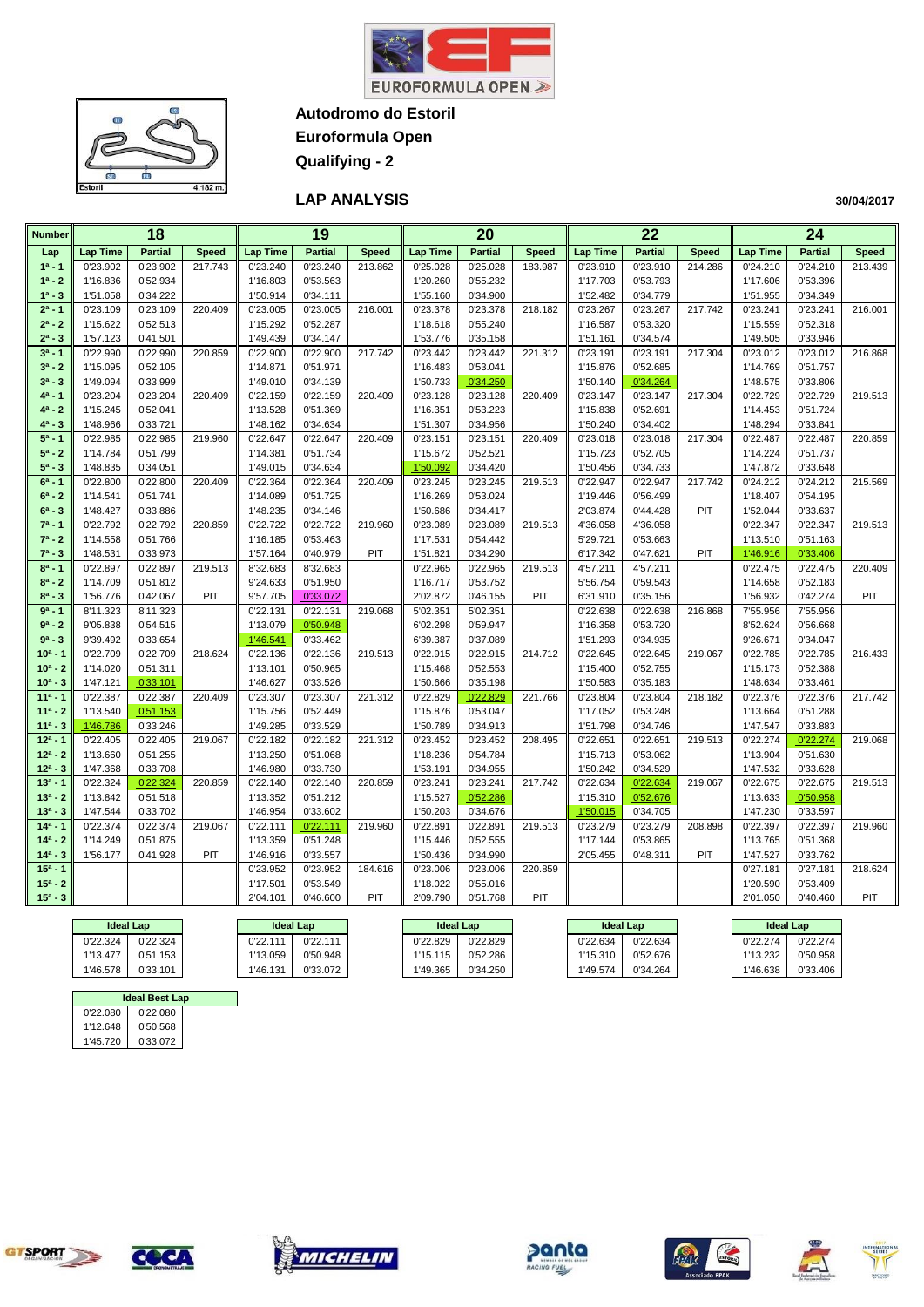

 $\bullet$ Œ  $\sqrt{2}$ œ **GT**  $4.182r$  $\overline{a}$ 

**Autodromo do Estoril Euroformula Open**

**Qualifying - 2**

#### **LAP ANALYSIS**

| <b>Number</b>           |                      | 34                   |              |                      | 42                   |              |                      | 43                   |              |                      | 44                   |              |
|-------------------------|----------------------|----------------------|--------------|----------------------|----------------------|--------------|----------------------|----------------------|--------------|----------------------|----------------------|--------------|
| Lap                     | <b>Lap Time</b>      | <b>Partial</b>       | <b>Speed</b> | <b>Lap Time</b>      | <b>Partial</b>       | <b>Speed</b> | Lap Time             | <b>Partial</b>       | <b>Speed</b> | <b>Lap Time</b>      | <b>Partial</b>       | <b>Speed</b> |
| $1a - 1$                | 0'25.593             | 0'25.593             | 190.141      | 0'23.986             | 0'23.986             | 208.898      | 0'23.881             | 0'23.881             | 216.433      | 0'24.145             | 0'24.145             | 192.514      |
| $1^a - 2$               | 1'20.314             | 0'54.721             |              | 1'18.287             | 0'54.301             |              | 1'17.485             | 0'53.604             |              | 1'17.347             | 0'53.202             |              |
| $1^a - 3$               | 1'54.829             | 0'34.515             |              | 1'53.228             | 0'34.941             |              | 1'52.893             | 0'35.408             |              | 1'51.943             | 0'34.596             |              |
| $2^a - 1$               | 0'22.801             | 0'22.801             | 217.742      | 0'24.277             | 0'24.277             | 214.712      | 0'23.398             | 0'23.398             | 219.960      | 0'23.346             | 0'23.346             | 214.286      |
| $2^a - 2$               | 1'15.149             | 0'52.348             |              | 1'17.346             | 0'53.069             |              | 1'15.692             | 0'52.294             |              | 1'16.399             | 0'53.053             |              |
| $2^a - 3$               | 1'49.357             | 0'34.208             |              | 1'51.992             | 0'34.646             |              | 1'50.199             | 0'34.507             |              | 1'50.845             | 0'34.446             |              |
| $3a - 1$                | 0'22.870             | 0'22.870             | 219.067      | 0'23.565             | 0'23.565             | 212.181      | 0'23.056             | 0'23.056             | 219.960      | 0'22.605             | 0'22.605             | 218.182      |
| $3^a - 2$               | 1'14.885             | 0'52.015             |              | 1'15.853             | 0'52.288             |              | 1'15.842             | 0'52.786             |              | 1'15.134             | 0'52.529             |              |
| $3^a - 3$               | 1'48.925             | 0'34.040             |              | 1'50.329             | 0'34.476             |              | 1'50.174             | 0'34.332             |              | 1'49.629             | 0'34.495             |              |
| $4^a - 1$               | 0'22.905             | 0'22.905             | 219.513      | 0'23.547             | 0'23.547             | 214.286      | 0'23.138             | 0'23.138             | 218.182      | 0'22.723             | 0'22.723             | 219.067      |
| $4^a - 2$               | 1'14.897             | 0'51.992             |              | 1'19.056             | 0'55.509             |              | 1'14.825             | 0'51.687             |              | 1'14.338             | 0'51.615             |              |
| $4^a - 3$               | 1'48.801             | 0'33.904             |              | 1'53.340             | 0'34.284             |              | 1'49.014             | 0'34.189             |              | 1'48.838             | 0'34.500             |              |
| $5^a - 1$               | 0'22.637             | 0'22.637             | 219.067      | 0'22.970             | 0'22.970             | 216.433      | 0'23.021             | 0'23.021             | 217.743      | 0'22.674             | 0'22.674             | 220.409      |
| $5^a - 2$               | 1'14.843             | 0'52.206             |              | 1'14.376             | 0'51.406             |              | 1'15.317             | 0'52.296             |              | 1'14.939             | 0'52.265             |              |
| $5^a - 3$               | 1'48.591             | 0'33.748             |              | 1'59.242             | 0'44.866             | PIT          | 1'49.885             | 0'34.568             |              | 1'53.961             | 0'39.022             | PIT          |
| $6^a - 1$               | 0'22.688             | 0'22.688             | 219.960      | 2'53.451             | 2'53.451             |              | 0'23.037             | 0'23.037             | 220.409      | 3'14.683             | 3'14.683             |              |
| $6^a - 2$               | 1'14.673             | 0'51.985             |              | 3'52.436             | 0'58.985             |              | 1'14.983             | 0'51.946             |              | 4'10.697             | 0'56.014             |              |
| $6^a - 3$               | 1'55.360             | 0'40.687             | PIT          | 4'27.704             | 0'35.268             |              | 1'54.351             | 0'39.368             | PIT          | 4'45.598             | 0'34.901             |              |
| $7^a - 1$               | 5'02.670             | 5'02.670             |              | 0'23.302             | 0'23.302             | 213.018      | 2'16.883             | 2'16.883             |              | 0'22.867             | 0'22.867             | 210.527      |
| $7^a - 2$               | 6'06.667             | 1'03.997             |              | 1'15.307             | 0'52.005             |              | 9'29.437             | 7'12.554             |              | 1'14.723             | 0'51.856             |              |
| $7^a - 3$               | 6'52.628             | 0'45.961             | PIT          | 1'49.234             | 0'33.927             |              | 10'10.646            | 0'41.209             | PIT          | 1'48.608             | 0'33.885             |              |
| $8^a - 1$               | 4'13.854             | 4'13.854             |              | 0'22.563             | 0'22.563             | 216.868      | 6'55.298             | 6'55.298             |              | 0'22.791             | 0'22.791             | 210.527      |
| $8^a - 2$               | 5'12.851             | 0'58.997             |              | 1'17.869             | 0'55.306             |              | 7'48.923             | 0'53.625             |              | 1'14.918             | 0'52.127             |              |
| $8^a - 3$               | 5'48.913             | 0'36.062             |              | 2'07.034             | 0'49.165             | PIT          | 8'23.179             | 0'34.256             |              | 1'55.879             | 0'40.961             | PIT          |
| $9a - 1$                | 0'22.756             | 0'22.756             | 216.433      | 4'44.555             | 4'44.555             |              | 0'23.017             | 0'23.017             | 216.868      | 4'31.392             | 4'31.392             |              |
| $9a - 2$                | 1'15.193             | 0'52.437             |              | 5'40.485             | 0'55.930             |              | 1'14.883             | 0'51.866             |              | 5'24.501             | 0'53.109             |              |
| $9a - 3$                | 1'49.025             | 0'33.832             |              | 6'15.743             | 0'35.258             |              | 1'49.027             | 0'34.144             |              | 5'58.785             | 0'34.284             |              |
| $10a - 1$               | 0'22.460             | 0'22.460             | 218.182      | 0'22.619             | 0'22.619             | 215.569      | 0'22.665             | 0'22.665             | 217.304      | 0'22.779             | 0'22.779             | 213.439      |
| $10^a - 2$              | 1'14.380             | 0'51.920             |              | 1'16.450             | 0'53.831             |              | 1'14.191             | 0'51.526             |              | 1'15.005             | 0'52.226             |              |
| $10^a - 3$<br>$11a - 1$ | 1'48.028             | 0'33.648<br>0'22.386 |              | 1'50.841             | 0'34.391             |              | 1'48.462             | 0'34.271             |              | 1'49.555             | 0'34.550             |              |
| $11a - 2$               | 0'22.386<br>1'13.917 | 0'51.531             | 218.624      | 0'22.958<br>1'15.042 | 0'22.958<br>0'52.084 | 218.182      | 0'22.811             | 0'22.811             | 219.067      | 0'23.061<br>1'15.225 | 0'23.061<br>0'52.164 | 224.533      |
| $11a - 3$               | 1'48.049             | 0'34.132             |              | 1'48.910             | 0'33.868             |              | 1'15.678<br>2'03.406 | 0'52.867<br>0'47.728 | PIT          | 1'50.235             | 0'35.010             |              |
| $12a - 1$               | 0'22.445             | 0'22.445             | 219.960      | 0'22.739             | 0'22.739             | 217.742      |                      |                      |              | 0'23.449             | 0'23.449             | 217.304      |
| $12^a - 2$              | 1'14.007             | 0'51.562             |              | 1'16.726             | 0'53.987             |              |                      |                      |              | 1'25.138             | 1'01.689             |              |
| $12^a - 3$              | 1'47.722             | 0'33.715             |              | 1'51.078             | 0'34.352             |              |                      |                      |              | 1'59.461             | 0'34.323             |              |
| $13a - 1$               | 0'22.477             | 0'22.477             | 220.859      | 0'22.682             | 0'22.682             | 217.742      |                      |                      |              | 0'22.819             | 0'22.819             | 217.742      |
| $13a - 2$               | 1'13.957             | 0'51.480             |              | 1'15.059             | 0'52.377             |              |                      |                      |              | 1'16.283             | 0'53.464             |              |
| $13^a - 3$              | 1'47.546             | 0'33.589             |              | 1'49.354             | 0'34.295             |              |                      |                      |              | 1'50.945             | 0'34.662             |              |
| $14a - 1$               | 0'24.885             | 0'24.885             | 181.208      | 0'22.603             | 0'22.603             | 217.742      |                      |                      |              | 0'22.859             | 0'22.859             | 217.742      |
| $14a - 2$               | 1'22.707             | 0'57.822             |              | 1'14.707             | 0'52.104             |              |                      |                      |              | 1'15.022             | 0'52.163             |              |
| $14^a - 3$              | 2'10.219             | 0'47.512             | PIT          | 1'49.090             | 0'34.383             |              |                      |                      |              | 1'49.849             | 0'34.827             |              |
| $15a - 1$               |                      |                      |              | 0'23.920             | 0'23.920             | 202.627      |                      |                      |              | 0'23.982             | 0'23.982             | 217.742      |
| $15^a - 2$              |                      |                      |              | 1'17.935             | 0'54.015             |              |                      |                      |              | 1'20.933             | 0'56.951             |              |
| $15^a - 3$              |                      |                      |              | 2'08.986             | 0'51.051             | PIT          |                      |                      |              | 2'08.751             | 0'47.818             | PIT          |
|                         |                      |                      |              |                      |                      |              |                      |                      |              |                      |                      |              |
|                         | <b>Ideal Lap</b>     |                      |              | <b>Ideal Lap</b>     |                      |              | <b>Ideal Lap</b>     |                      |              | <b>Ideal Lap</b>     |                      |              |

|          | <b>Ideal Best Lap</b> |          |          |          |          |          |          |
|----------|-----------------------|----------|----------|----------|----------|----------|----------|
|          |                       |          |          |          |          |          |          |
| 1'47.455 | 0'33.589              | 1'47.837 | 0'33.868 | 1'48.335 | 0'34.144 | 1'48.105 | 0'33.885 |
| 1'13.866 | 0'51.480              | 1'13.969 | 0'51.406 | 1'14.191 | 0'51.526 | 1'14.220 | 0'51.615 |
| 0'22.386 | 0'22.386              | 0'22.563 | 0'22.563 | 0'22.665 | 0'22.665 | 0'22.605 | 0'22.605 |

| <b>Ideal Best Lap</b> |          |  |  |  |  |  |  |  |
|-----------------------|----------|--|--|--|--|--|--|--|
| 0'22.080              | 0'22.080 |  |  |  |  |  |  |  |
| 1'12.648              | 0'50.568 |  |  |  |  |  |  |  |
| 1'45.720              | 0'33.072 |  |  |  |  |  |  |  |
|                       |          |  |  |  |  |  |  |  |











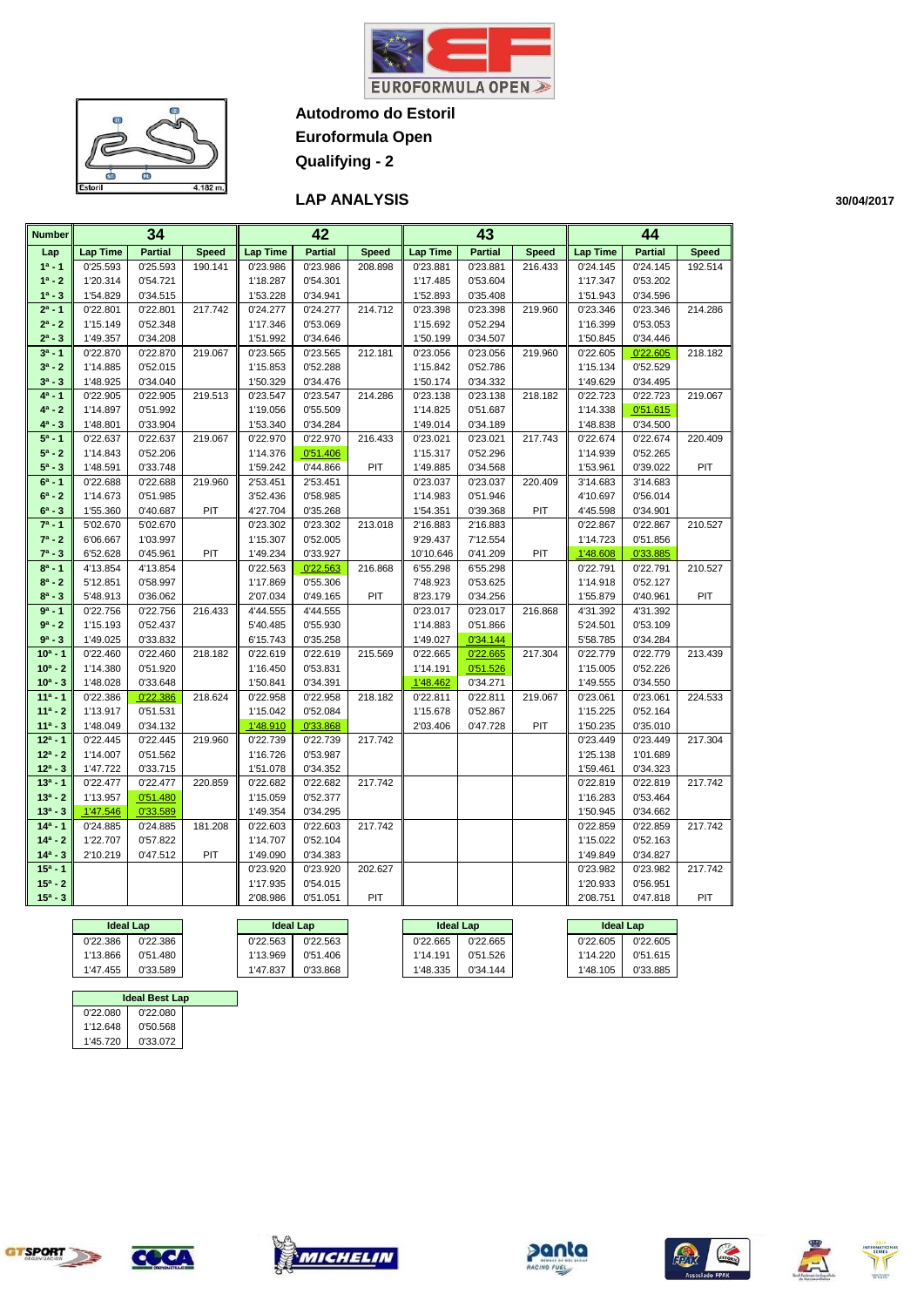



### **Best Sectors Results**

|                 | Sector - 1                                      | Sector - 2                       | Sector - 3                       |             | Ideal Lap vs Best Lap |                               |          |                         |                |
|-----------------|-------------------------------------------------|----------------------------------|----------------------------------|-------------|-----------------------|-------------------------------|----------|-------------------------|----------------|
|                 | Ord. Nº Driver                                  | Time Nº Driver                   | Time Nº Driver                   | <b>Time</b> |                       | Ord. Nº Driver                |          | Ideal Lap Best Lap Ord. |                |
|                 | <b>16 Nikita Troitskiy</b>                      | 22.080 16 Nikita Troitskiy       | 50.568 19 Yan Leon Shlom         | 33.072      |                       | <b>19 Yan Leon Shlom</b>      | 1'46.131 | 1'46.541                | 3              |
|                 | 19 Yan Leon Shlom                               | 22.111 10 Harrison Scott         | 50.820 18 Jannes Fittje          | 33.101      | $\mathbf{2}$          | 16 Nikita Troitskiy           | 1'46.137 | 1'46.332                |                |
| 3               | <b>10 Harrison Scott</b>                        | 22.150 19 Yan Leon Shlom         | 50.948 10 Harrison Scott         | 33.219      | $\mathbf{3}$          | <b>10 Harrison Scott</b>      | 1'46.189 | 1'46.342                | $\overline{2}$ |
| 4               | 11 Alex Karkosik                                | 22.194 24 Ameya Vaidyanathan     | 50.958 24 Ameya Vaidyanathan     | 33.406      | 4                     | 18 Jannes Fittje              | 1'46.578 | 1'46.786                | 4              |
| 5               | 24 Ameya Vaidyanathan                           | 22.274 18 Jannes Fittje          | 51.153 1 Petru Florescu          | 33.430      | 5                     | 24 Ameya Vaidyanathan         | 1'46.638 | 1'46.916                | $5\phantom{1}$ |
| 6.              | <b>17 Devlin De Francesco</b>                   | 22.284 2 Thiago Vivacqua         | 51.189 3 Simo Laaksonen          | 33.478      | 6.                    | <b>11 Alex Karkosik</b>       | 1'47.224 | 1'47.335                | 6              |
| $\mathbf{7}$    | 18 Jannes Fittje                                | 22.324 17 Devlin De Francesco    | 51.347 16 Nikita Troitskiy       | 33.489      | $\overline{7}$        | Petru Florescu                | 1'47.268 | 1'48.028                | 13             |
| 8               | 2 Thiago Vivacqua                               | 22.346 11 Alex Karkosik          | 51.366 34 Matheus Iorio          | 33.589      | 8                     | 2 Thiago Vivacqua             | 1'47.289 | 1'47.473                | 7              |
| 9               | 8 Lodovico Laurini                              | 22.357 42 Eliseo Martinez Meroño | 51.406 <b>12 Christian Hahn</b>  | 33.618      | 9                     | 3 Simo Laaksonen              | 1'47.383 | 1'47.859                | 10             |
| 10              | <b>34 Matheus lorio</b>                         | 22.386 1 Petru Florescu          | 51.432 11 Alex Karkosik          | 33.664      | 10                    | <b>17 Devlin De Francesco</b> | 1'47.408 | 1'47.711                | 9              |
| 11              | Petru Florescu                                  | 22.406 12 Christian Hahn         | 51.469 <b>14 Tarun Reddy</b>     | 33.728      | 11                    | 34 Matheus Iorio              | 1'47.455 | 1'47.546                | 8              |
| $12 \,$         | 3 Simo Laaksonen                                | 22.416 34 Matheus Iorio          | 51.480 2 Thiago Vivacqua         | 33.754      | 12                    | <b>12 Christian Hahn</b>      | 1'47.550 | 1'47.965                | 12             |
| 13              | 14 Tarun Reddy                                  | 22.427 3 Simo Laaksonen          | 51.489 17 Devlin De Francesco    | 33.777      | 13                    | 14 Tarun Reddy                | 1'47.761 | 1'47.932                | 11             |
| 14              | 12 Christian Hahn                               | 22.463 43 Pedro Cardoso          | 51.526 8 Lodovico Laurini        | 33.845      | 14                    | 42 Eliseo Martinez Meroño     | 1'47.837 | 1'48.910                | 17             |
| 15              | 42 Eliseo Martinez Meroño 22.563 14 Tarun Reddy |                                  | 51.606 42 Eliseo Martinez Meroño | 33.868      | 15                    | 44 Javier Cobián              | 1'48.105 | 1'48.608                | 15             |
| 16              | 44 Javier Cobián                                | 22.605 44 Javier Cobián          | 51.615 44 Javier Cobián          | 33.885      | 16                    | 8 Lodovico Laurini            | 1'48.243 | 1'48.833                | 16             |
| 17 <sup>2</sup> | 22 Daniil Pronenko                              | Lodovico Laurini<br>22.634 8     | 52.041 43 Pedro Cardoso          | 34.144      | 17                    | 43 Pedro Cardoso              | 1'48.335 | 1'48.462                | 14             |
| 18              | 43 Pedro Cardoso                                | 22.665 20 Najiy Ayyad Razak      | 52.286 20 Najiy Ayyad Razak      | 34.250      | 18                    | 20 Najiy Ayyad Razak          | 1'49.365 | 1'50.092                | 19             |
| 19              | 20 Najiy Ayyad Razak                            | 22.829 22 Daniil Pronenko        | 52.676 22 Daniil Pronenko        | 34.264      | 19                    | 22 Daniil Pronenko            | 1'49.574 | 1'50.015                | 18             |













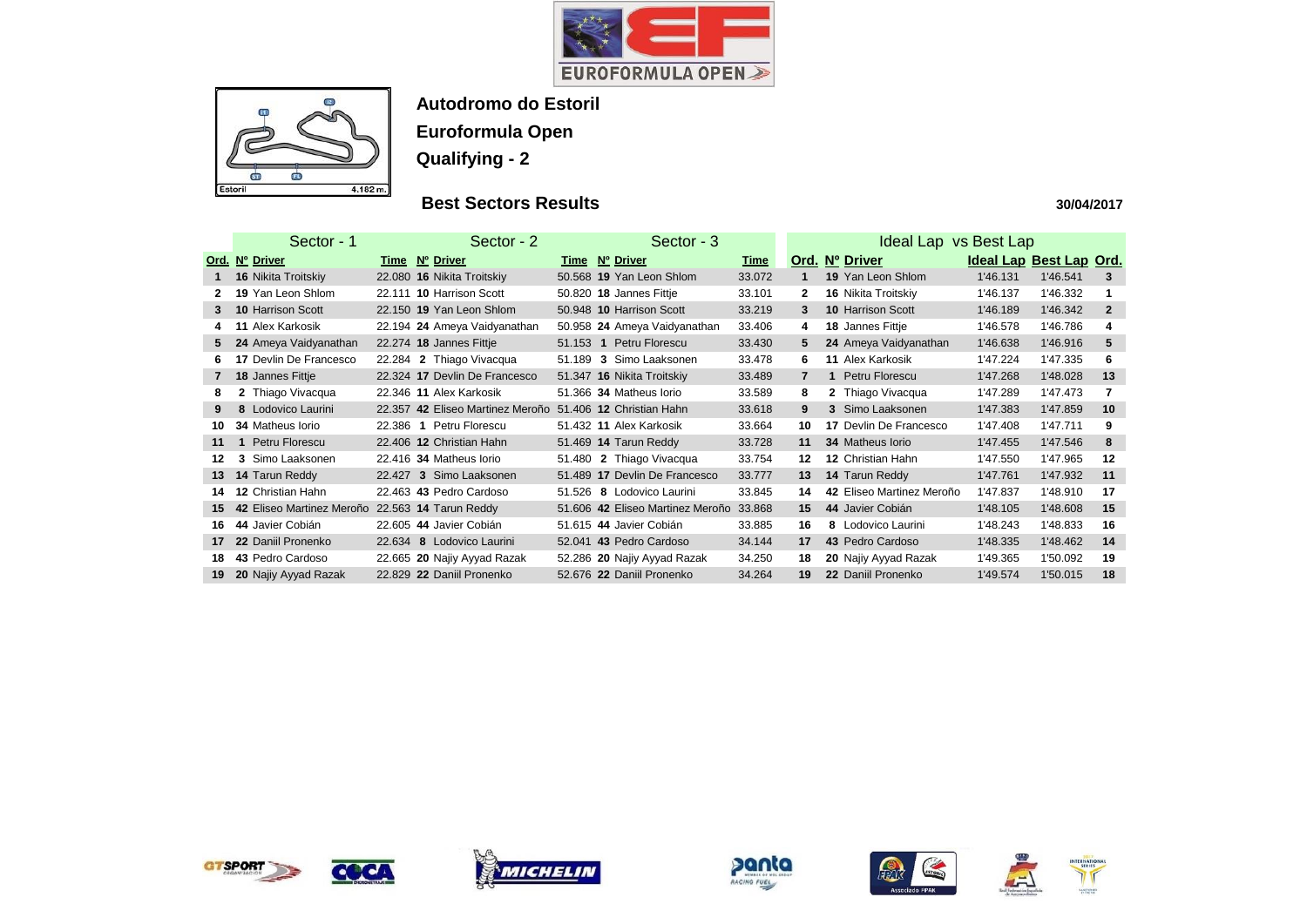



# **Best Top Speeds**

|             |                                               |            |                        |            |              |                 |                |             | <u> Top_1</u><br><u>Top_2</u> |                 |             | <u> Top_3</u> |             | <u>Top_4</u> |             | <u>Top_5</u>    |         |     |         |
|-------------|-----------------------------------------------|------------|------------------------|------------|--------------|-----------------|----------------|-------------|-------------------------------|-----------------|-------------|---------------|-------------|--------------|-------------|-----------------|---------|-----|---------|
| Ord.        | $\overline{\mathsf{N}_{0}}$<br><b>Entrant</b> | Nat.       | <b>Driver</b>          | Nat.       | Cat.         | <u>Cla.</u>     | <b>Chassis</b> | <b>Team</b> | Km/h                          | Lap             | <u>Km/h</u> | Lap           | <u>Km/h</u> | <u>Lap</u>   | <u>Km/h</u> | Lap             | Km/h    | Lap | Avg.    |
|             | <b>RP Motorsport</b><br>11                    | <b>ITA</b> | <b>Alex Karkosik</b>   | <b>POL</b> | R            | $1^{\circ}$     | Dallara F312   |             | 228.330                       | 14              | 226.891     | 13            | 224.066     | 15           | 223.602     | 12              | 222.222 | 6   | 225.022 |
|             | <b>RP Motorsport</b><br>8                     | <b>ITA</b> | Lodovico Laurini       | <b>ITA</b> | R.           | 2°،             | Dallara F312   |             | 225.000                       | 13              | 224.532     |               | 224.532     | 11           | 224.066     | 12              | 223.140 | 14  | 224.254 |
| 3           | <b>RACE</b><br>44                             | <b>ESP</b> | Javier Cobián          | <b>ESP</b> | R.           | 30              | Dallara F312   |             | 224.532                       | 12 <sup>2</sup> | 220.408     | 6             | 219.067     | 5            | 218.182     | $\overline{4}$  | 217.742 | 14  | 219.986 |
| 4           | 10 RP Motorsport                              | <b>ITA</b> | <b>Harrison Scott</b>  | <b>GBR</b> |              |                 | Dallara F312   |             | 224.066                       | 5               | 224.066     |               | 224.066     | 12           | 223.602     | 6               | 223.141 | 14  | 223.788 |
| $5^{\circ}$ | <b>Campos Racing</b><br>3                     | <b>ESP</b> | Simo Laaksonen         | <b>FIN</b> | $\mathsf{R}$ | $4^{\circ}$     | Dallara F312   |             | 223.141                       | 14              | 220.408     | 12            | 220.408     | 13           | 218.182     | <sup>8</sup>    | 217.742 | 6   | 219.976 |
| 6           | Campos Racing                                 | <b>ESP</b> | Petru Florescu         | <b>ROU</b> | R.           | 5º              | Dallara F312   |             | 222.680                       |                 | 221.766     | 12            | 221.766     | 13           | 220.408     |                 | 219.959 | 10  | 221.316 |
| 7           | 12 Drivex School                              | ESP        | Christian Hahn         | <b>BRA</b> |              |                 | Dallara F312   |             | 222.222                       |                 | 221.311     | 14            | 220.859     | 6            | 220.408     | 5               | 219.512 | 10  | 220.863 |
| 8           | <b>Fortec Motorsports</b><br>20               | <b>GBR</b> | Najiy Ayyad Razak      | <b>MYS</b> | R.           | $6^{\circ}$     | Dallara F312   |             | 221.766                       | 12              | 221.311     |               | 220.859     | 16           | 220.408     | $\mathbf{b}$    | 220.408 | 6   | 220.951 |
| 9           | <b>Fortec Motorsports</b><br>19               | <b>GBR</b> | Yan Leon Shlom         | <b>RUS</b> | R.           | 7º              | Dallara F312   |             | 221.312                       | 12 <sup>2</sup> | 221.312     | 13            | 220.859     | 14           | 220.408     | $5\overline{5}$ | 220.408 | 6   | 220.860 |
| 10          | <b>Campos Racing</b><br>2                     | ESP        | Thiago Vivacqua        | <b>BRA</b> |              |                 | Dallara F312   |             | 220.859                       | 15              | 220.408     | 14            | 219.959     | 3            | 219.959     |                 | 219.959 | 11  | 220.229 |
| 11          | <b>Fortec Motorsports</b><br>18               | <b>GBR</b> | Jannes Fittje          | <b>DEU</b> | R.           | 80              | Dallara F312   |             | 220.859                       |                 | 220.859     |               | 220.859     | 14           | 220.408     |                 | 220.408 | 5   | 220.679 |
| 12          | 24<br><b>Carlin Motorsport</b>                | <b>GBR</b> | Ameya Vaidyanathan     | <b>IND</b> |              |                 | Dallara F312   |             | 220.859                       | 6               | 220.408     | 9             | 219.959     | 15           | 219.512     | 5               | 219.512 | 8   | 220.050 |
| 13          | <b>Campos Racing</b><br>34                    | <b>ESP</b> | Matheus Iorio          | <b>BRA</b> |              |                 | Dallara F312   |             | 220.859                       | 14              | 219.959     | 13            | 219.959     |              | 219.512     | 5               | 219.067 | 4   | 219.871 |
| 14          | 43 RACE                                       | <b>ESP</b> | Pedro Cardoso          | <b>BRA</b> |              |                 | Dallara F312   |             | 220.408                       |                 | 219.959     |               | 219.959     |              | 219.067     | 12              | 218.182 | 5   | 219.515 |
| 15          | Carlin Motorsport<br>1/                       | <b>GBR</b> | Devlin De Francesco    | <b>CAN</b> | R            | 9º              | Dallara F312   |             | 219.512                       |                 | 219.067     |               | 219.067     | 15           | 218.624     | 6               | 218.624 |     | 218.979 |
| 16          | 22 BVM Racing                                 | <b>ITA</b> | Daniil Pronenko        | <b>RUS</b> |              |                 | Dallara F312   |             | 219.512                       | 13              | 219.067     |               | 219.067     | 14           | 218.182     | 12              | 217.742 | 3   | 218.714 |
| 17          | <b>Carlin Motorsport</b><br>14                | <b>GBR</b> | <b>Tarun Reddy</b>     | <b>IND</b> | R.           | $10^{\circ}$    | Dallara F312   |             | 219.067                       | 5               | 219.067     | 6.            | 219.067     | 8            | 219.067     | 13              | 219.067 | 14  | 219.067 |
| 18          | 16 Drivex School                              | <b>ESP</b> | Nikita Troitskiy       | <b>RUS</b> | R            | 11 <sup>o</sup> | Dallara F312   |             | 218.623                       |                 | 218.182     | 12            | 218.182     | 14           | 217.742     | 10              | 217.742 | 13  | 218.094 |
| 19          | 42 RACE                                       | <b>ESP</b> | Eliseo Martinez Meroño | <b>ESP</b> | R            | $12^{\circ}$    | Dallara F312   |             | 218.182                       | 12              | 217.742     | 13            | 217.742     | 14           | 217.742     | 15              | 216.868 | 9   | 217.655 |













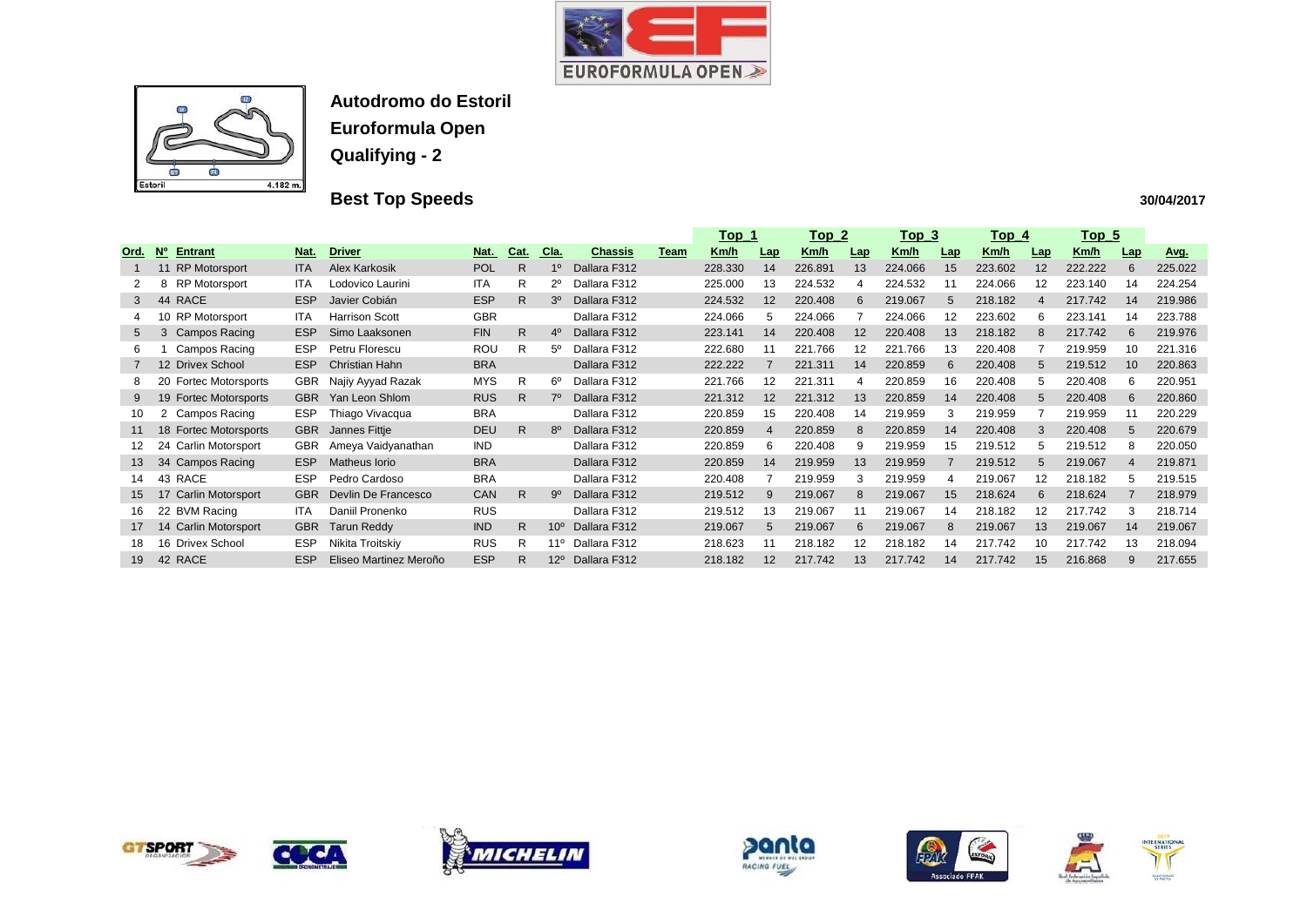



## **Fastest Lap Sequence**

| <b>Time of Day</b> | <b>Session Time</b> | N <sub>o</sub>  | <b>Entrant</b>            | Nat.       | <b>Driver</b>         | Nat.       | Cat. | <b>Chassis</b> | <b>Team</b>                  | <b>Time</b> | Km/h    | <u>Lap</u>              |
|--------------------|---------------------|-----------------|---------------------------|------------|-----------------------|------------|------|----------------|------------------------------|-------------|---------|-------------------------|
| 9:03'59.730        | 3'51.738            | 24              | <b>Carlin Motorsport</b>  | <b>GBR</b> | Ameya Vaidyanathan    | <b>IND</b> |      | Dallara F312   | Carlin Motorsport            | 1'51.955    | 134.475 | $\overline{2}$          |
| 9:04'33.911        | 4'26.005            | 44              | <b>RACE</b>               | ESP        | Javier Cobián         | <b>ESP</b> | R    | Dallara F312   | <b>Teo Martin Motorsport</b> | 1'51.943    | 134.490 | $\overline{2}$          |
| 9:04'38.392        | 4'30.446            | 18              | <b>Fortec Motorsports</b> | GBR        | Jannes Fittje         | DEU        | R    | Dallara F312   | <b>Fortec Motorsports</b>    | 1'51.058    | 135.562 | $\overline{\mathbf{2}}$ |
| 9:04'58.061        | 4'50.121            | 19              | <b>Fortec Motorsports</b> | <b>GBR</b> | Yan Leon Shlom        | <b>RUS</b> | R    | Dallara F312   | <b>Fortec Motorsports</b>    | 1'50.914    | 135.738 | $\overline{2}$          |
| 9:05'49.213        | 5'41.243            | 24              | <b>Carlin Motorsport</b>  | <b>GBR</b> | Ameya Vaidyanathan    | <b>IND</b> |      | Dallara F312   | Carlin Motorsport            | 1'49.505    | 137.484 | - 3                     |
| 9:06'12.569        | 6'04.630            | 10 <sup>1</sup> | <b>RP Motorsport</b>      | <b>ITA</b> | <b>Harrison Scott</b> | <b>GBR</b> |      | Dallara F312   | <b>RP Motorsport</b>         | 1'47.946    | 139.470 | $\overline{\mathbf{3}}$ |
| 9:09'47.949        | 9'39.998            | 10              | <b>RP Motorsport</b>      | ITA        | <b>Harrison Scott</b> | <b>GBR</b> |      | Dallara F312   | <b>RP Motorsport</b>         | 1'47.123    | 140.541 | -5                      |
| 9:11'34.332        | 11'26.340           | 10 <sup>1</sup> | <b>RP Motorsport</b>      | <b>ITA</b> | <b>Harrison Scott</b> | <b>GBR</b> |      | Dallara F312   | <b>RP Motorsport</b>         | 1'46.342    | 141.573 | -6                      |
| 9:31'06.490        | 30'58.552           | 16.             | Drivex School             | ESP        | Nikita Troitskiy      | <b>RUS</b> | -R   | Dallara F312   | Drivex School                | 1'46.332    | 141.587 | 10                      |











| <b>Time</b> | Km/h    | Lap            |
|-------------|---------|----------------|
| 1'51.955    | 134.475 | 2              |
| 1'51.943    | 134.490 | $\overline{2}$ |
| 1'51.058    | 135.562 | 2              |
| 1'50.914    | 135.738 | $\overline{2}$ |
| 1'49.505    | 137.484 | 3              |
| 1'47.946    | 139.470 | 3              |
| 1'47.123    | 140.541 | 5              |
| 1'46.342    | 141.573 | 6              |
| 1'46.332    | 141.587 | 10             |